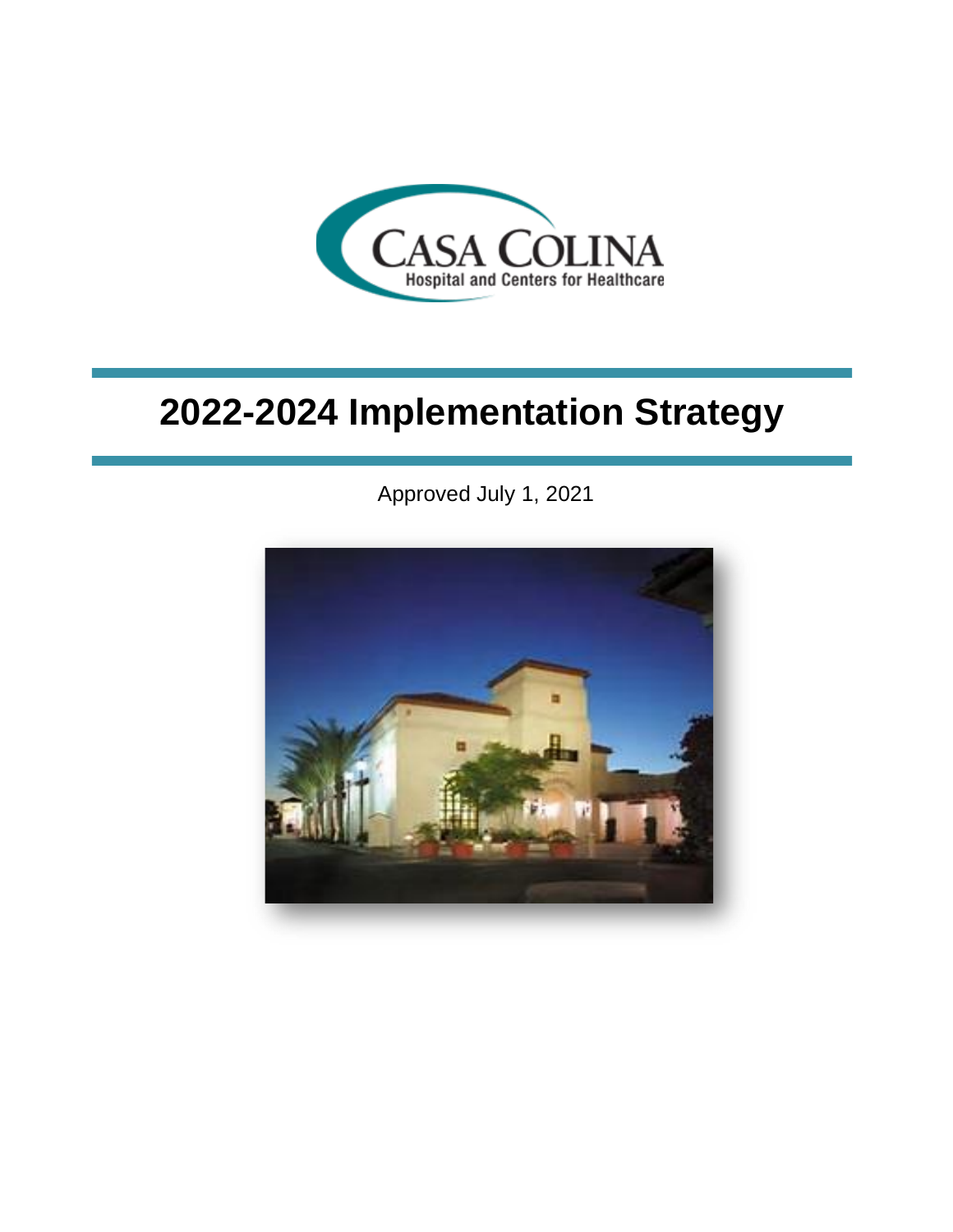## **Table of Contents**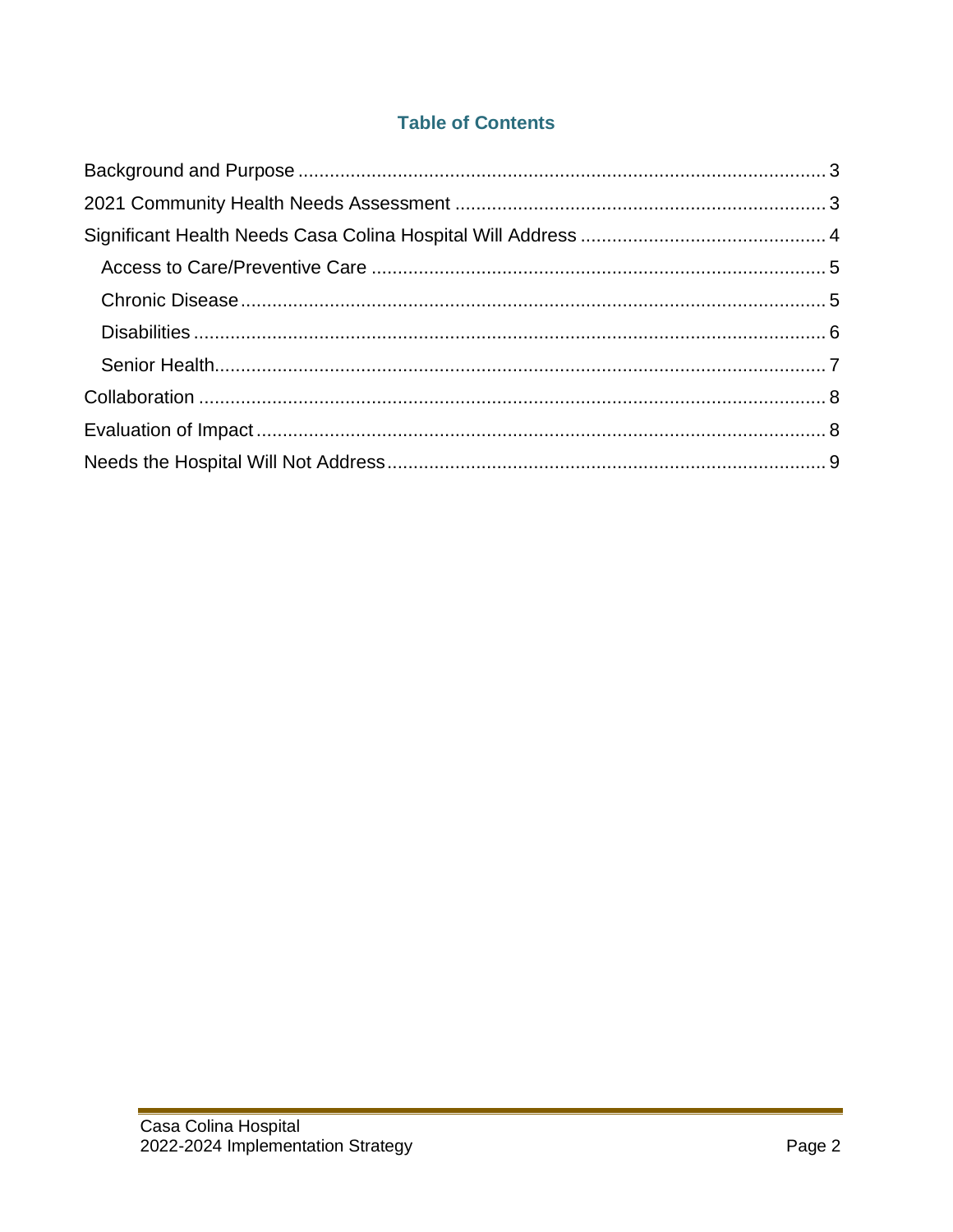#### <span id="page-2-0"></span>**Background and Purpose**

Casa Colina is a nonprofit, freestanding, community-governed organization based in Pomona, California. Casa Colina's mission is to *optimize medical recovery and rehabilitation outcomes for all patients in a safe environment that respects their dignity, diversity, and individuality.* Founded in 1936, Casa Colina's first focus was on children recovering from polio. The goal was to help children find a way to build productive, satisfying lives.

Casa Colina Hospital (CCH) is the core of a network of closely integrated services known collectively as Casa Colina Hospital and Centers for Healthcare. The Hospital operates under the corporate umbrella of CasaColina, Inc. (CCI). Casa Colina is a unique Center of Excellence that provides a culture of collaboration where medical leaders and experienced physical rehabilitation experts work together to help individuals steadily progress from one level of achievement to the next. It's a complete continuum of care designed for patients at any stage of rehabilitation from acute rehabilitation hospital care to post-acute residential and outpatient services, all conveniently accessible throughout its state-of-the-art 20-acre Pomona campus and satellite locations.

The Hospital provides services to patients through its acute rehabilitation wing, medical-surgical wing, intensive care unit, outpatient therapy services, physician specialty clinics, satellite outpatient clinic in Azusa, and pediatric outpatient clinic. Other Casa Colina programs and services extend the continuum of care and include short-term residential services, long-term residential services for individuals with brain injuries and developmental disabilities, diagnostic imaging, and an adaptive recreation program.

Casa Colina provides a full continuum of medical and rehabilitative care for patients diagnosed with traumatic brain injury, stroke, spinal cord injury, and orthopedic injury and diseases. Casa Colina is able to move patients to the appropriate level of care as their acuity and rehabilitation needs change. Further, Casa Colina has highly specialized teams of medical professionals—from physician specialists and rehabilitation therapists to certified nurses and neuropsychologists—in order to support patients and their families as they progress through their recovery and ultimately back to their communities.

## <span id="page-2-1"></span>**2021 Community Health Needs Assessment**

Casa Colina conducted a Community Health Needs Assessment (CHNA) to comply with federal and state regulations guiding tax-exempt hospitals. The CHNA can be accessed at [https://www.casacolina.org/documents/2021-CHNA-FINAL-Casa-](https://www.casacolina.org/documents/2021-CHNA-FINAL-Casa-Colina.pdf)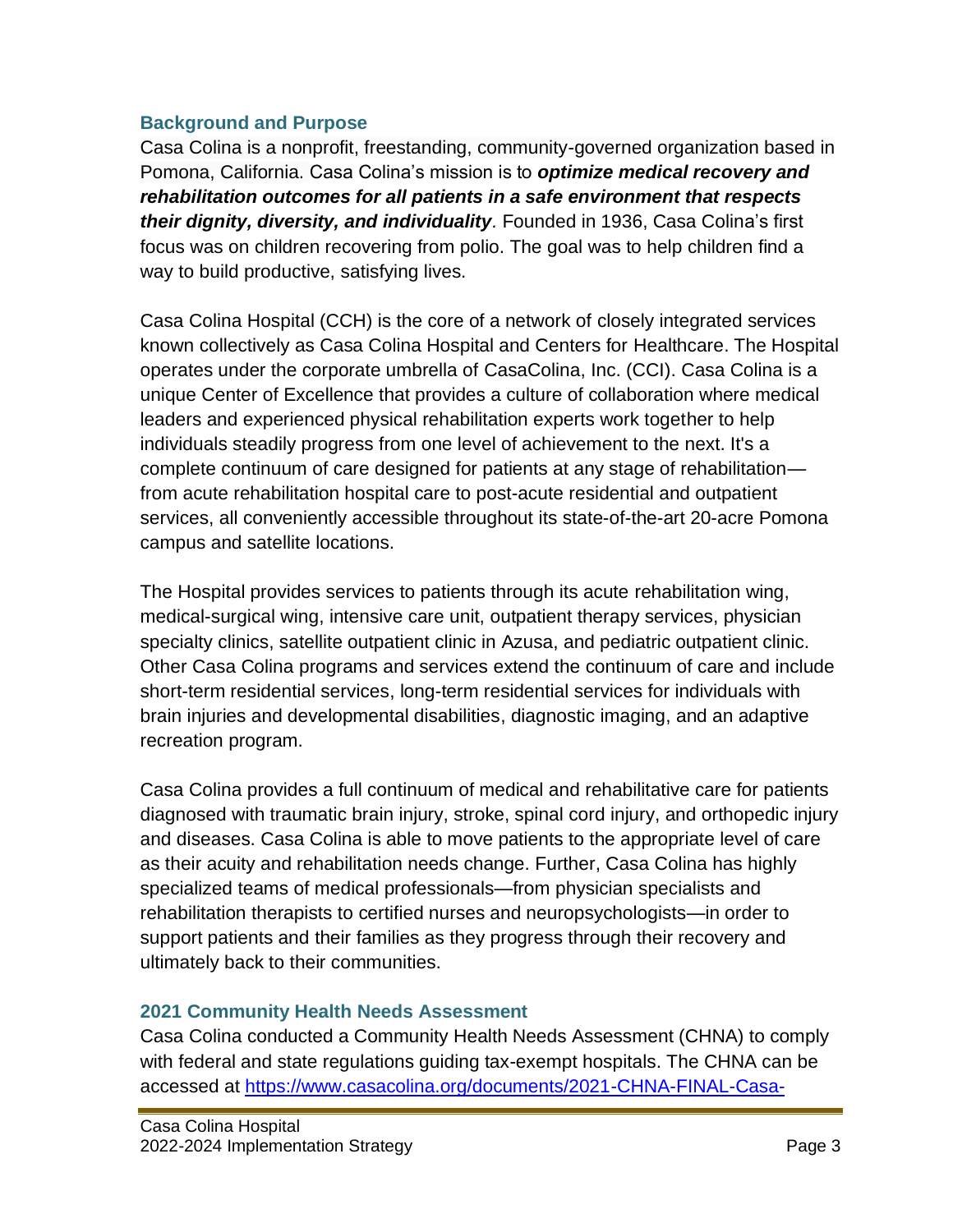[Colina.pdf.](https://www.casacolina.org/documents/2021-CHNA-FINAL-Casa-Colina.pdf) Public comment on the CHNA is encouraged, and comments are used to inform and influence community benefit initiatives and activities.

The CHNA incorporated demographic and health data for the communities served by the hospital. Significant health needs were indicated by primary data sources, secondary data sources that included key informant interviews, and community surveys. The following community health needs were identified:

- **Access to healthcare** including community health insurance coverage rates, sources of medical care (e.g., doctor's office, community clinic, urgent care), availability of health providers, rehospitalization rates, and delays in care.
- **Health status and chronic diseases** including overall health status; senior health indicators; and rates of chronic conditions such as diabetes, heart disease, high blood pressure, cancer, and chronic obstructive pulmonary disease (COPD).
- **Overweight and obesity** including community overweight and obesity rates, fast food consumption, soda and other sugary beverage consumption, access to and affordability of fresh produce, and physical activity.
- **Prevention practices** including children's immunization rates, flu and pneumonia vaccination rates, and primary care accessibility.

## <span id="page-3-0"></span>**Significant Health Needs Casa Colina Hospital Will Address**

The Implementation Strategy describes how Casa Colina Hospital plans to address significant health needs identified in the community. For each significant health need that Casa Colina Hospital plans to address, the strategy describes: 1) actions the hospital intends to take, including programs and resources it plans to commit; and 2) anticipated impacts of these actions.

Casa Colina will address the following health needs through a commitment of community benefit programs and charitable resources.

- Access to healthcare
- Chronic diseases
- Disabilities
- Preventive healthcare
- Senior health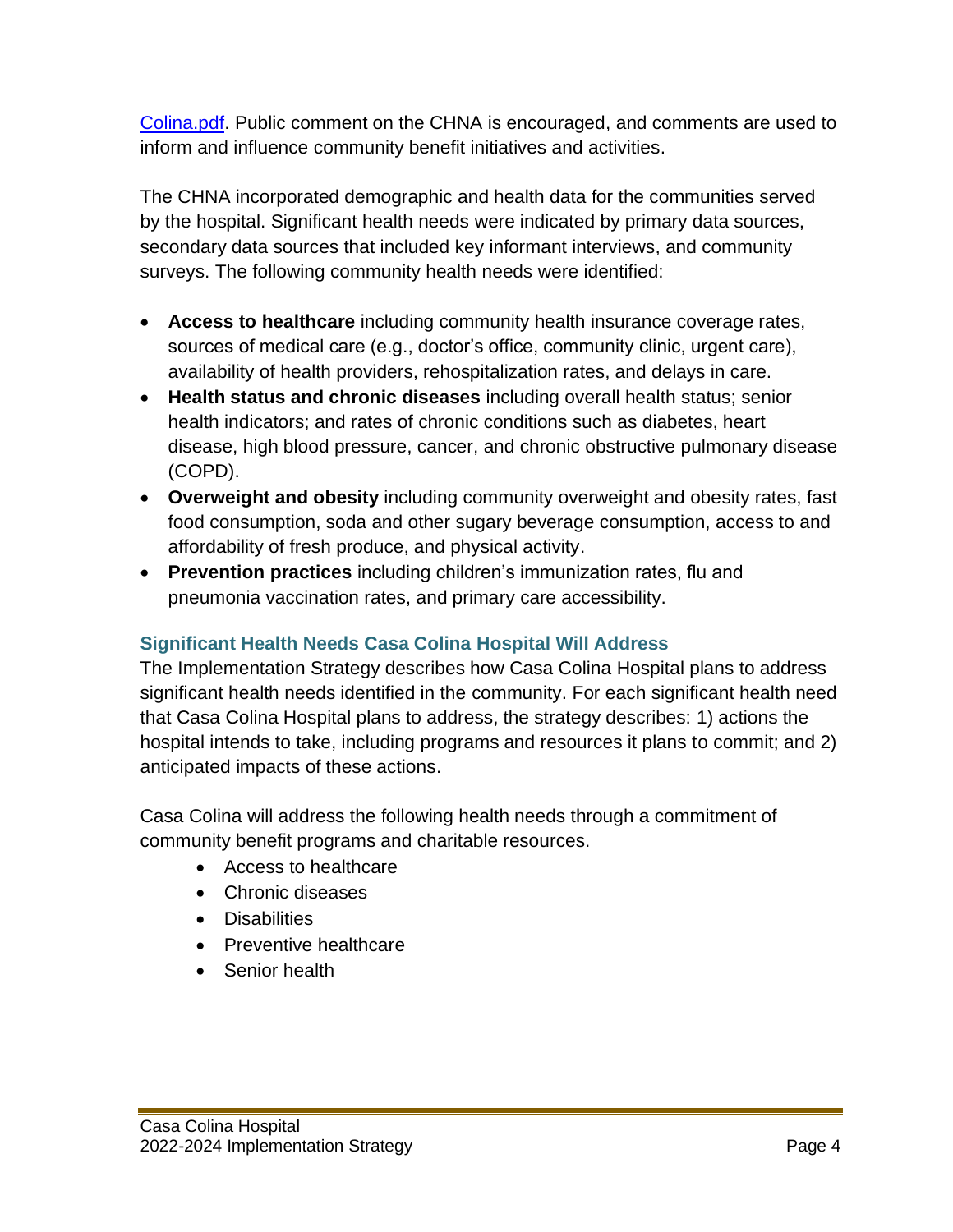#### <span id="page-4-0"></span>**Access to Care/Preventive Care**

#### **Goal**

Increase access to the most appropriate level of healthcare and improve community health through preventive practices.

#### **Strategies**

The hospital intends to address access to healthcare and preventive care by taking the following actions:

- 1. Provide financial assistance for healthcare services consistent with Casa Colina's financial assistance policy.
- 2. Provide free health information, screenings, and resources at community events.
- 3. Provide free community sports injury screening clinics.
- 4. Offer free audiology screenings.
- 5. Communicate to service area residents how to access healthcare services through established communication methods and social media.

#### **Impact**

The anticipated impact of these actions will be to:

- $\triangleright$  Provide financial assistance to qualified patients.
- $\triangleright$  Increase availability and access to healthcare, screenings, and preventive care services.

## <span id="page-4-1"></span>**Chronic Disease**

#### **Goal**

Reduce the impact of chronic diseases for individuals who have short- and long-term disabilities and increase focus on prevention, education, and treatment.

## **Strategies**

The hospital intends to address chronic disease in individuals taking the following actions:

- 1. Provide access to specialized gyms and aquatic exercise programs through the community fitness program.
- 2. Provide education on pain management, disease prevention, treatment, and wellness.
- 3. Provide support groups for individuals with chronic conditions (stroke, brain injury, Multiple Sclerosis, Parkinson's disease, cardiovascular disease, and fibromyalgia, etc.) and their families.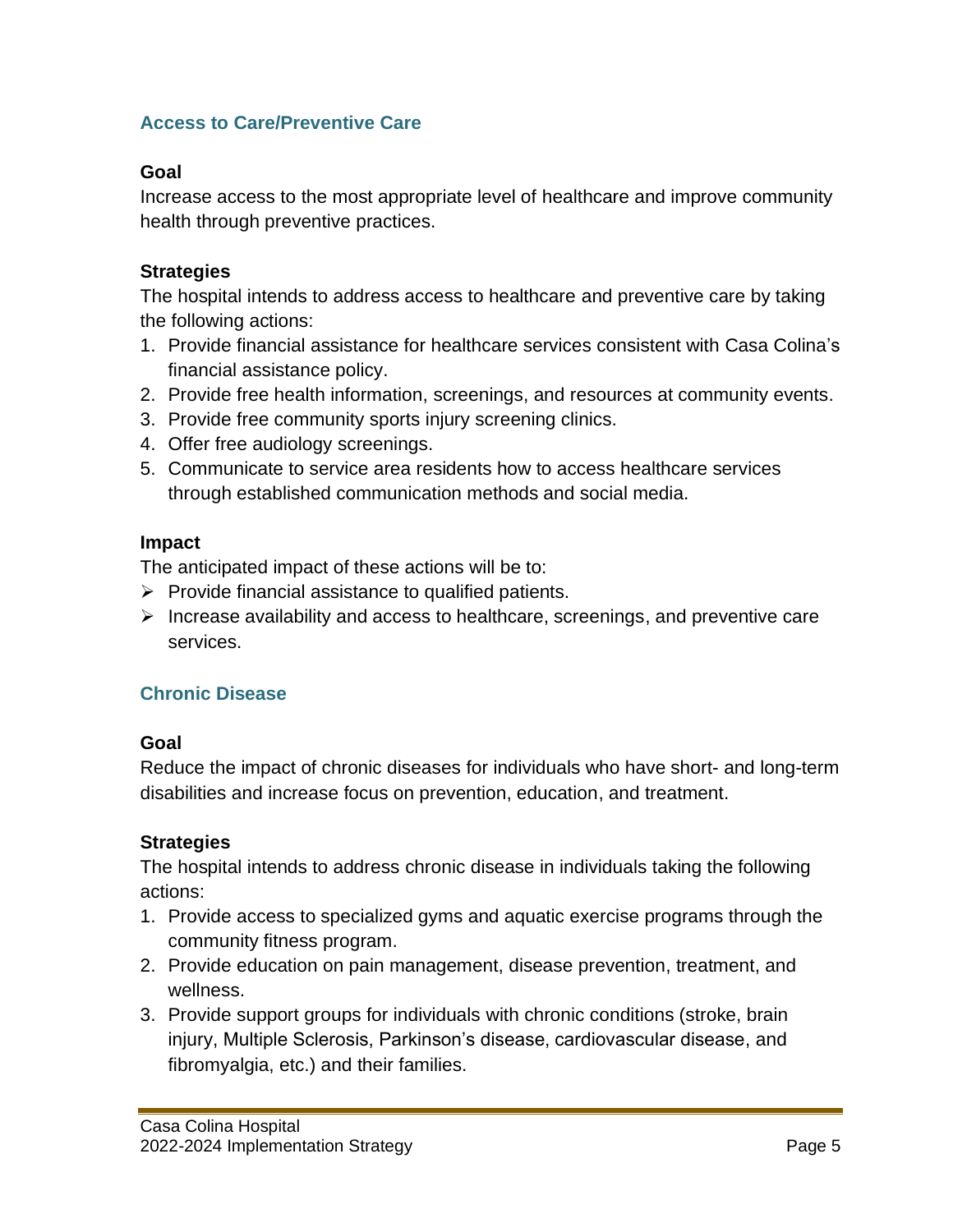- 4. Provide programs for pain management, injury prevention, disability awareness, technology, community resources, and specific skill acquisition for overall better health.
- 5. Increase the number of healthcare providers and allied health professionals who obtain training in the care of patients with chronic diseases.
- 6. Implement research focused on improving outcomes and overall function for individuals living with disabling conditions.

## **Impact**

The anticipated impact of these actions will be to:

- ➢ Increase access to wellness and treatment resources.
- ➢ Increase compliance with treatment and prevention recommendations.
- ➢ Maintain health and wellness of persons with long-term disabilities.
- $\triangleright$  Develop new therapeutic treatment methods for those living with long term disabilities.

## <span id="page-5-0"></span>**Disabilities**

## **Goal**

Reduce the impact of disability on health and quality of life, and increase the ability to live productive lives.

## **Strategies**

The hospital intends to address improved care for persons with disabilities by taking the following actions:

- 1. Provide independent and assisted wellness and fitness programs for people with disabilities.
- 2. Provide health education focused on disability prevention and treatment topics.
- 3. Provide support groups for individuals with disabilities, their families, and caregivers.
- 4. Provide comprehensive support programs for persons with disabilities.
- 5. Offer a continuum of medical and rehabilitative care, including but not limited to, acute rehabilitation, long tern residential rehabilitation, children's outpatient services, adult outpatient rehabilitation services, physician specialty clinics, outdoor recreational services.
- 6. Educate and train healthcare providers and allied health professionals to focus on disability care.
- 7. Provide patient navigation services for individuals post-discharge with specific diagnoses (ex. spine patients).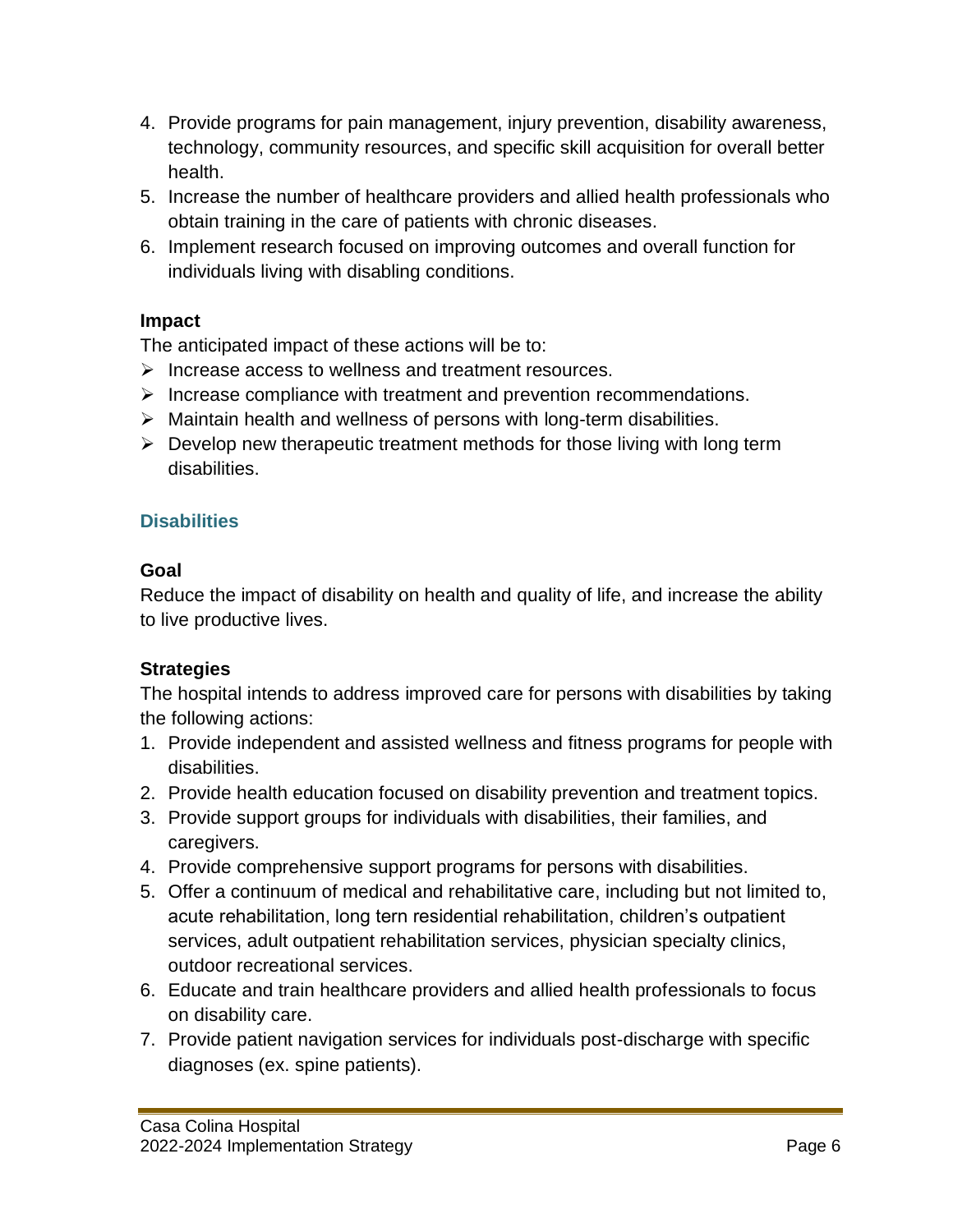- 8. Recruit and train a compliment of medical providers to provide services for people with disabilities in one central location.
- 9. Advocate on a national and regional level for persons with disabilities.
- 10.Provide programs for kids to increase social skills and quality of life (Kids' Crew, Teen Scene, and Adventure Club).

#### **Impact**

The anticipated impact of these actions will be to:

- ➢ Increase availability and access to health education, support groups, and health programs focused on persons with disabilities, their families, and caregivers.
- ➢ Maintain health and wellness of persons with disabilities.
- $\triangleright$  Increase the number of healthcare providers and allied health professionals who obtain training in the care of patients with disabilities.
- ➢ Increase awareness of issues facing disabled persons through advocacy efforts.

## <span id="page-6-0"></span>**Senior Health**

#### **Goal**

Assist seniors with mild to moderate impairments to maintain or improve their overall health and quality of life.

## **Strategies**

The hospital intends to address senior health by taking the following actions:

- 1. Provide education on healthy aging, prevention, treatment, and wellness.
- 2. Provide support groups for seniors, their families, and caregivers (stroke, arthritis, fibromyalgia, Parkinson's disease).
- 3. Provide programs for injury prevention and maintaining physical and cognitive functioning (i.e., vestibular balance screening).
- 4. Provide seniors opportunities for specialized fitness programs.
- 5. Provide specialized evaluation services (i.e., senior evaluation program that gives seniors and their family a comprehensive look at the aging process and gives recommendation for regaining function and maintaining health).
- 6. Free audiology screening.

## **Impact**

The anticipated impact of these actions will be to:

- ➢ Increase availability and access to health education, support groups, and health programs focused on seniors, their families, and caregivers.
- ➢ Maintain the health and wellness of seniors with mild to moderate impairment.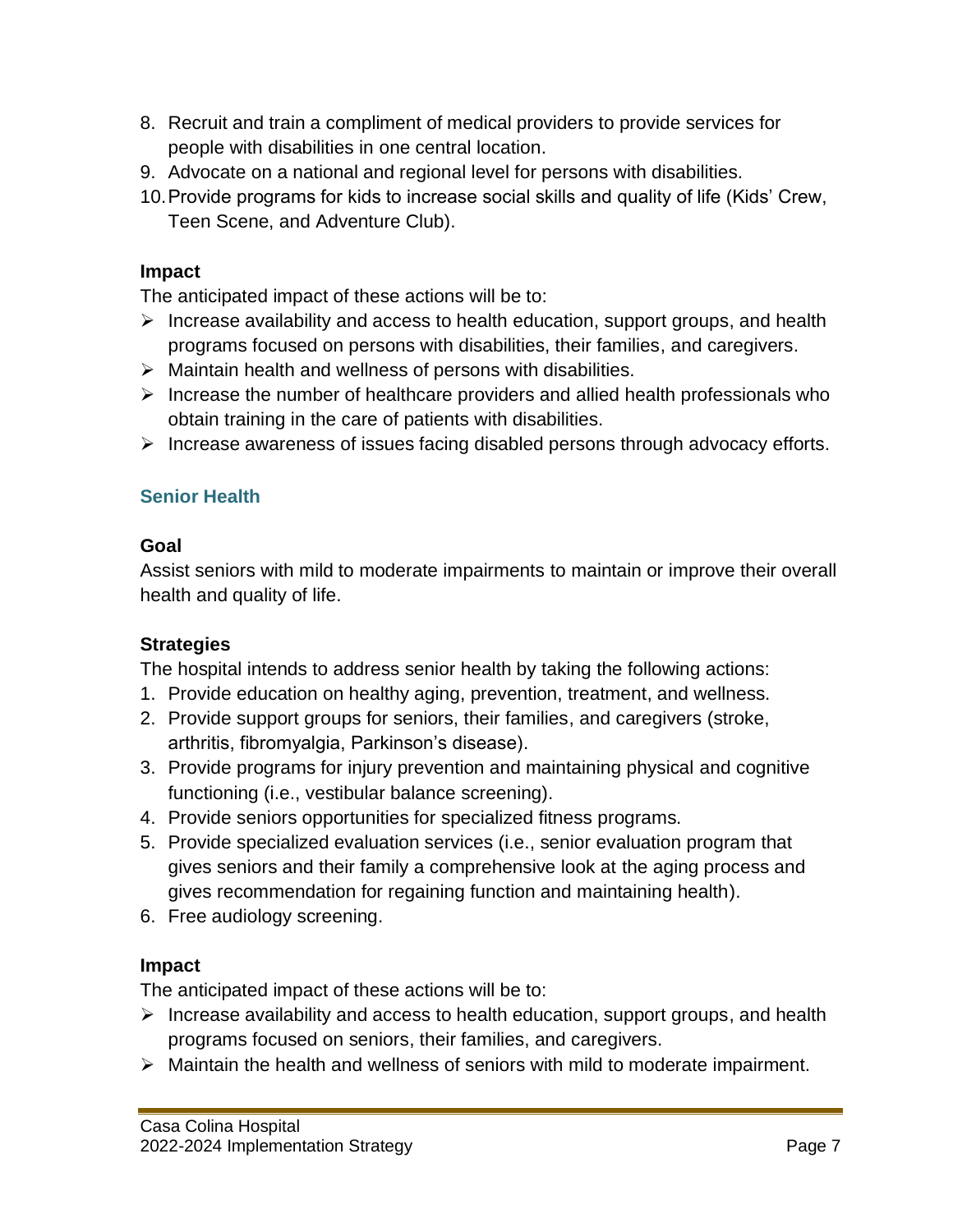## <span id="page-7-0"></span>**Collaboration**

Casa Colina is committed to fostering partnerships with community members and community-based organizations. To address the significant health needs in the community, Casa Colina Hospital plans to collaborate with:

- American Lung Association
- Azusa Pacific University
- California Brain Injury Association
- Triumph Foundation
- City of Claremont
- City of La Verne
- City of Upland
- Goodwill of Orange County Adaptive Fitness Program
- Hearing coordination centers in Los Angeles and San Bernardino Counties
- LeRoy Haynes Center
- Multiple Sclerosis Society
- Pomona Valley Regional Medical center
- Regional centers
- San Antonio Regional Medical Center
- School districts
- Senior centers
- UCLA Department of Neurosurgery
- Cal Tech University
- Universities and colleges for health professionals and allied healthcare education
- University of La Verne
- University of Southern California department of surgery
- <span id="page-7-1"></span>• Western University of Medical Science

## **Evaluation of Impact**

Casa Colina Hospital will monitor and evaluate the programs and activities outlined above as they impact people with disabilities and their wellness, productivity and physical activity. The hospital has implemented a system to track strategy implementation. The Casa Colina reporting process includes the collection and documentation of program measures and collaborative efforts to address health needs. An evaluation of the impact of the hospital's actions to address these significant health needs will be reported in the next scheduled Community Health Needs Assessment.